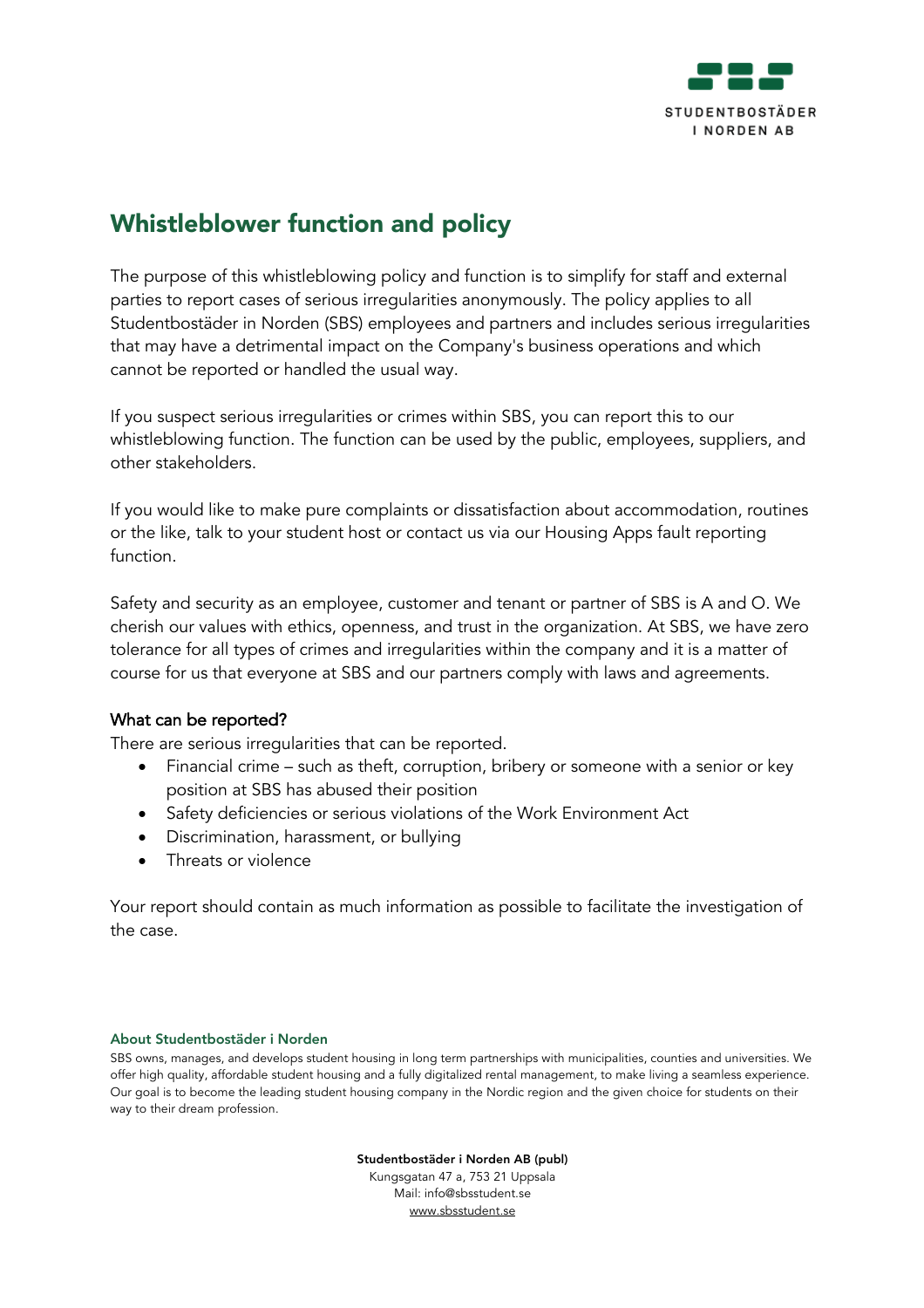

# Anonymity

You can choose to remain anonymous by not entering your name or other contact details. You will also not receive feedback on the case.

## Reporting tool

In order to ensure the whistleblower's anonymity, a reporting tool is provided by an external and independent actor. The reporting channel is encrypted and password protected. The whistleblower never has to give his identity if he does not want to.

- The whistleblower does not need to have evidence of his suspicion, but no accusation may be made with malicious intent or knowing that the accusation is false.
- It is important that the whistleblower describes all the facts of the complaint, including the circumstances that are believed to be less important. Claims should be carefully developed and any documentation that may be relevant should be attached.

## Reporting via SBS internal whistleblowing channels

Reporting is done in writing via the website wb.2secure.se orally by telephone at 0771-177 99 77.

You can choose to remain anonymous on both of these reporting channels. If you wish to report via physical meeting, it can be requested by registering a notification on the website wb.2secure.se. The physical meeting is held either with a representative from SBS or with SBS's whistleblowing service provider 2Secure by agreement.

When registering a new notification on wb.2secure.se, you must provide the companyunique code stn908 to identify that it is for SBS notification is made. On the website, you are asked to answer a number of questions about what the notification relates to. You can be anonymous and be assigned a unique case number and password that must be saved in order to actively log in to the website and follow the notification and communicate with the administrator at 2Secure.

Once a notification is registered, it is processed by experienced agents at 2Secure, who contact SBS's primary contact person based on a predetermined contact list with multiple

#### About Studentbostäder i Norden

SBS owns, manages, and develops student housing in long term partnerships with municipalities, counties and universities. We offer high quality, affordable student housing and a fully digitalized rental management, to make living a seamless experience. Our goal is to become the leading student housing company in the Nordic region and the given choice for students on their way to their dream profession*.*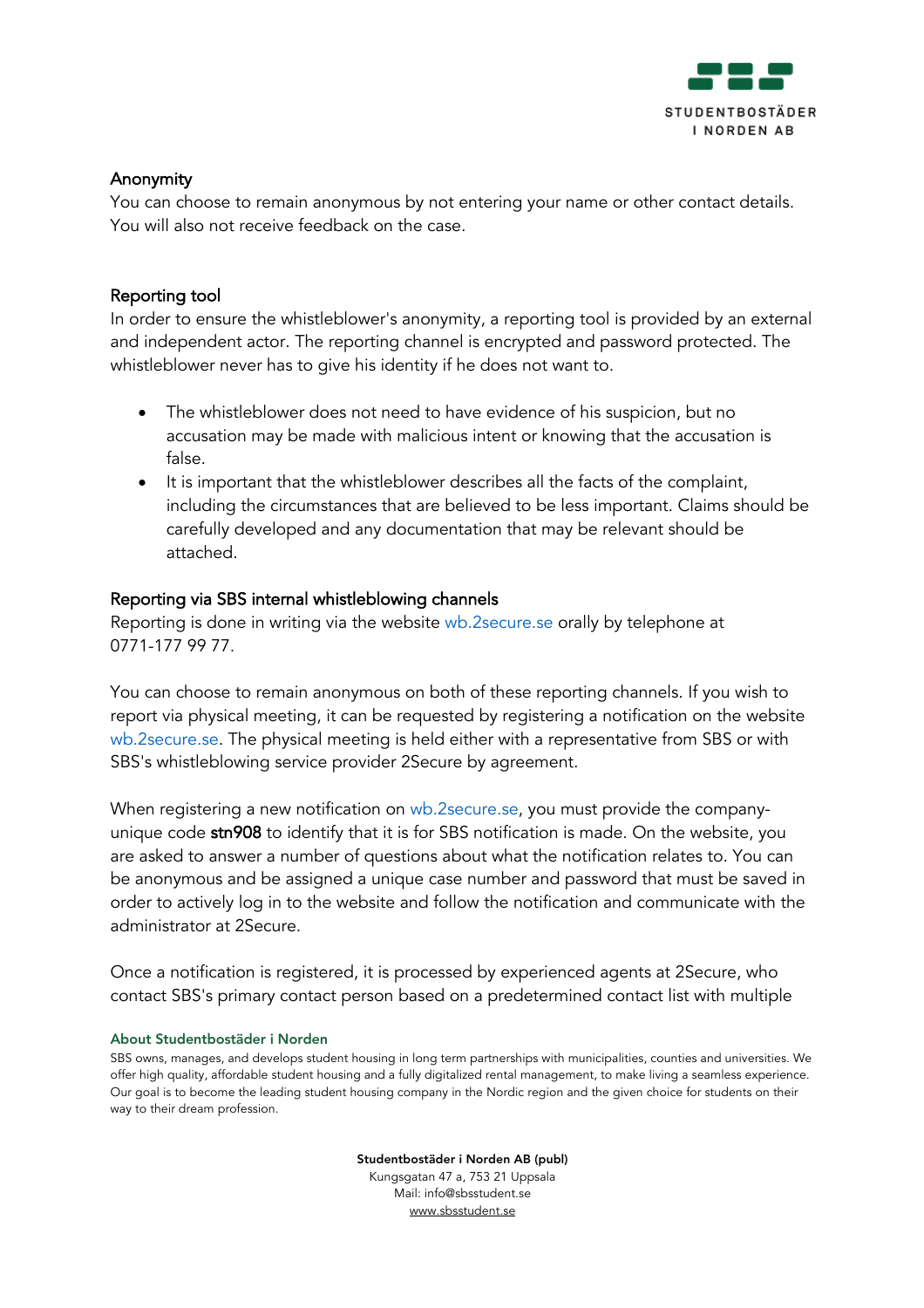

names. If the primary contact person is the subject of the notification, another person on the contact list will be informed. It is always SBS that finally assesses the notification and decides what measures to take. When you report to SBS's internal reporting channels, you are entitled to protection under the Act (2021:890) on the Protection of Persons Reporting Misconduct.

## Reporting via external whistleblowing channels

In addition to reporting to SBS's internal whistleblowing channel, you can report externally to a competent authority within a particular area of responsibility or one of the EU institutions, bodies and agencies. Even when you report externally, you are entitled to protection under the Act (2021:890) related to protection of persons who report misconduct.

The following authorities have been appointed as competent authorities and established external reporting channels: the Swedish Work Environment Authority, the Swedish National Board of Housing, The Swedish Electrical Safety Authority, the Swedish Economic Crime Authority, the Swedish Real Estate Agency, the Swedish Financial Supervisory Authority, the Swedish Public Health Agency, the Swedish Agency for Marine and Water Management, the Integrity Protection Authority, the Swedish Inspectorate for Strategic Products, the Swedish Inspectorate for Health and Social Care, the Swedish Chemicals Agency, the Swedish Consumer Agency, the Swedish Competition Authority, the Swedish Food Agency, the Medical Products Agency, The county administrative boards, the Swedish Civil Contingencies Agency, the Swedish Environmental Protection Agency, the Swedish Post and Telecom Agency, the Government Offices, the Swedish Auditors' Inspectorate, the Swedish Tax Agency, the Swedish Forest Agency, the Swedish Gambling Authority, the Swedish Gambling Authority, the Swedish National Board of Agriculture, the Board of Accreditation and Technical Control, the Swedish Radiation Safety Authority and the Swedish Transport Agency.

# About the statutory notification protection

Whistleblowing legislation, act (2021:890) on the protection of persons who report misconduct, gives you as a whistleblower a protection given certain conditions. In addition to the possibility to report suspected misconduct under whistleblowing legislation, there is also a right to freedom of information and procurement under the Freedom of the Press Act and the Fundamental Law on Freedom of Expression.

#### About Studentbostäder i Norden

SBS owns, manages, and develops student housing in long term partnerships with municipalities, counties and universities. We offer high quality, affordable student housing and a fully digitalized rental management, to make living a seamless experience. Our goal is to become the leading student housing company in the Nordic region and the given choice for students on their way to their dream profession*.*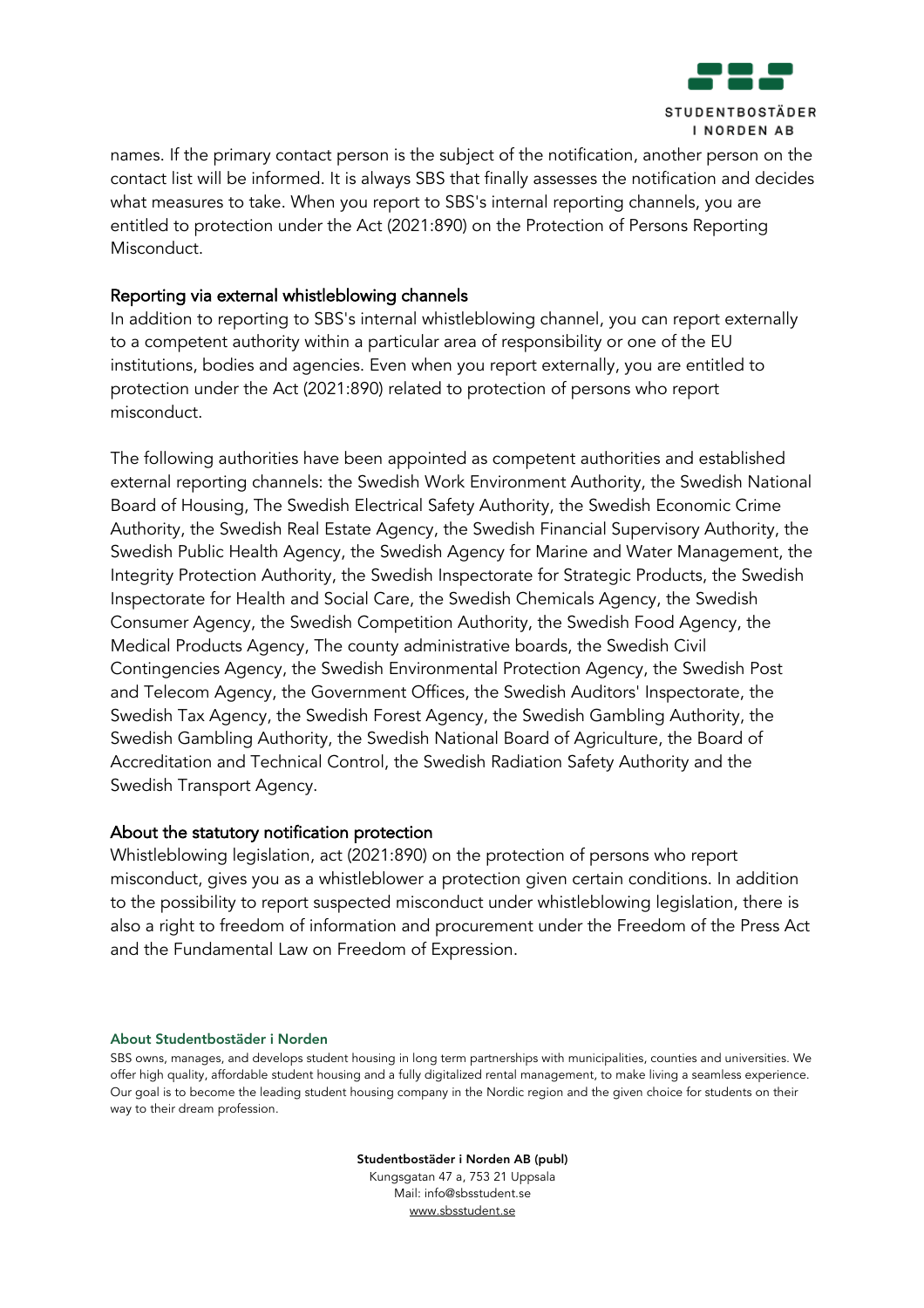

This means that it is possible for an employee (with certain exceptions) in both the private and public sectors to provide otherwise classified information for publication to the mass media covered by the Freedom of the Press Act or the Fundamental Law on Freedom of Expression.

For employees in public activities or other activities where whistleblower protection applies under the Act (2017:151) on the protection of whistleblowers in certain individual activities or the Public Access to Information and Secrecy Act (2009:400), there is also increased protection. The increased protection relates to the prohibition of research and retaliation. The search ban means that an authority or other public body, as a general rule, may not investigate who has submitted a notice for publication.

The prohibition of retaliation means that the public may not take measures that have negative consequences for an individual because he or she has exercised his or her freedom of expression and communication.

Violations of the prohibitions on investigation and retaliation are punishable by a fine or imprisonment for a maximum of one year (Chapter 3, Section 4 TF and Chapter 2, Section 4 of the YGL).

## Who can be reported?

All SBS employees and external parties contracted by SBS can be notified. It is therefore of the utmost importance that information is provided in good faith and that, to your knowledge, it is accurate.

## Who receives the notification?

In whistleblowing cases, SBS cooperates with 2Secure, which is an external and independent actor. All notifications are received and handled by agents at 2Secure. They have extensive experience in investigations and have global capabilities if necessary. 2Secure works in consultation with SBS's whistleblowing committee. All assessments and decisions on measures are made by SBS's whistleblowing committee.

## Feedback

After registering a notification, the whistleblower can log in again with their login details to see any follow-up questions/comments from the administrator at 2Secure. The notification can be followed up via wb.2secure.se if the whistleblower saved the case number and password generated when the notification was carried out.

#### About Studentbostäder i Norden

SBS owns, manages, and develops student housing in long term partnerships with municipalities, counties and universities. We offer high quality, affordable student housing and a fully digitalized rental management, to make living a seamless experience. Our goal is to become the leading student housing company in the Nordic region and the given choice for students on their way to their dream profession*.*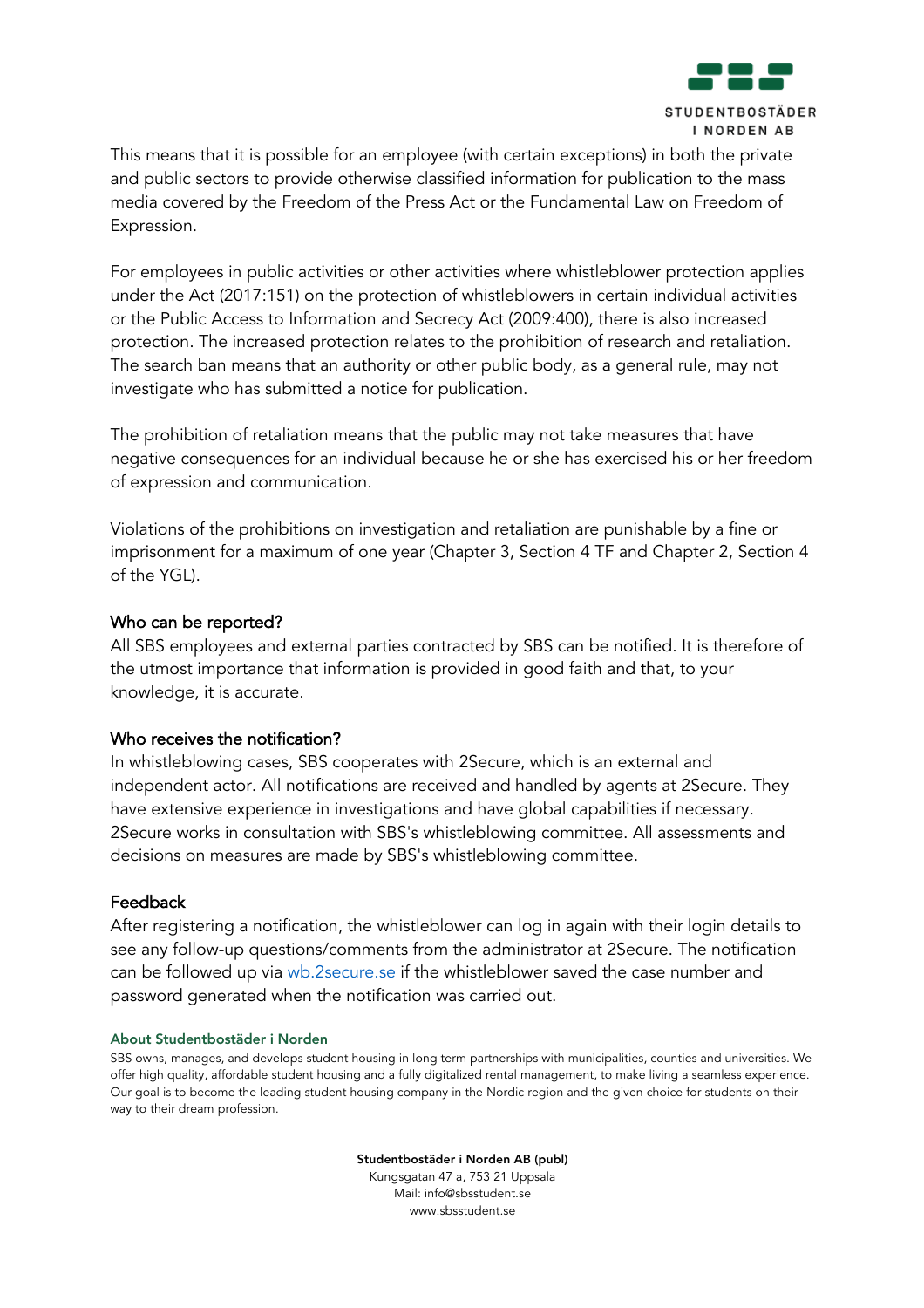

# What happens to your report?

Your notification is received by the Chairman of the Audit Committee of SBS, and the Chairman decides whether the matter needs to be investigated and in what way. An investigation may, for example, lead to a police report being made, that the matter is submitted to SBS' board and management for handling or that the case is closed.

If you have provided contact information, you will be informed of what happens to your notification. We will treat your data and your notification with confidentiality. A report submitted in good faith will not have any negative consequences for the person who reports.

How SBS processes personal data in connection with a whistleblowing case can be read below:

#### PERSONAL DATA

When you use the whistleblowing service, you can remain anonymous. SBS takes great care of the protection of personal privacy. Below is a summary of some important points regarding the General Data Protection Regulation.

#### Personal data

At all times, SBS is obliged to comply with the legislation regarding the processing of personal data. It is important that you feel safe when you provide information about yourself and others in the whistleblowing system. We take great care of the protection of personal privacy.

#### Anonymity

As a whistleblower, you can choose whether you want to leave your contact details or if you want to remain anonymous. Regardless, all complaints are taken seriously. For our external administrators, it may facilitate further work if we can contact you for additional information; therefore, contact information will be requested. However, it is always completely voluntary to provide this information.

No IP addresses are recorded, and the system does not use cookies. However, if you are using a computer that is connected to SBS, it may be clear from the internet log that you have visited the page where the notification is made. If you don't want this to be visible, use a computer that is not connected to SBS network, or a personal smart phone or tablet.

#### About Studentbostäder i Norden

SBS owns, manages, and develops student housing in long term partnerships with municipalities, counties and universities. We offer high quality, affordable student housing and a fully digitalized rental management, to make living a seamless experience. Our goal is to become the leading student housing company in the Nordic region and the given choice for students on their way to their dream profession*.*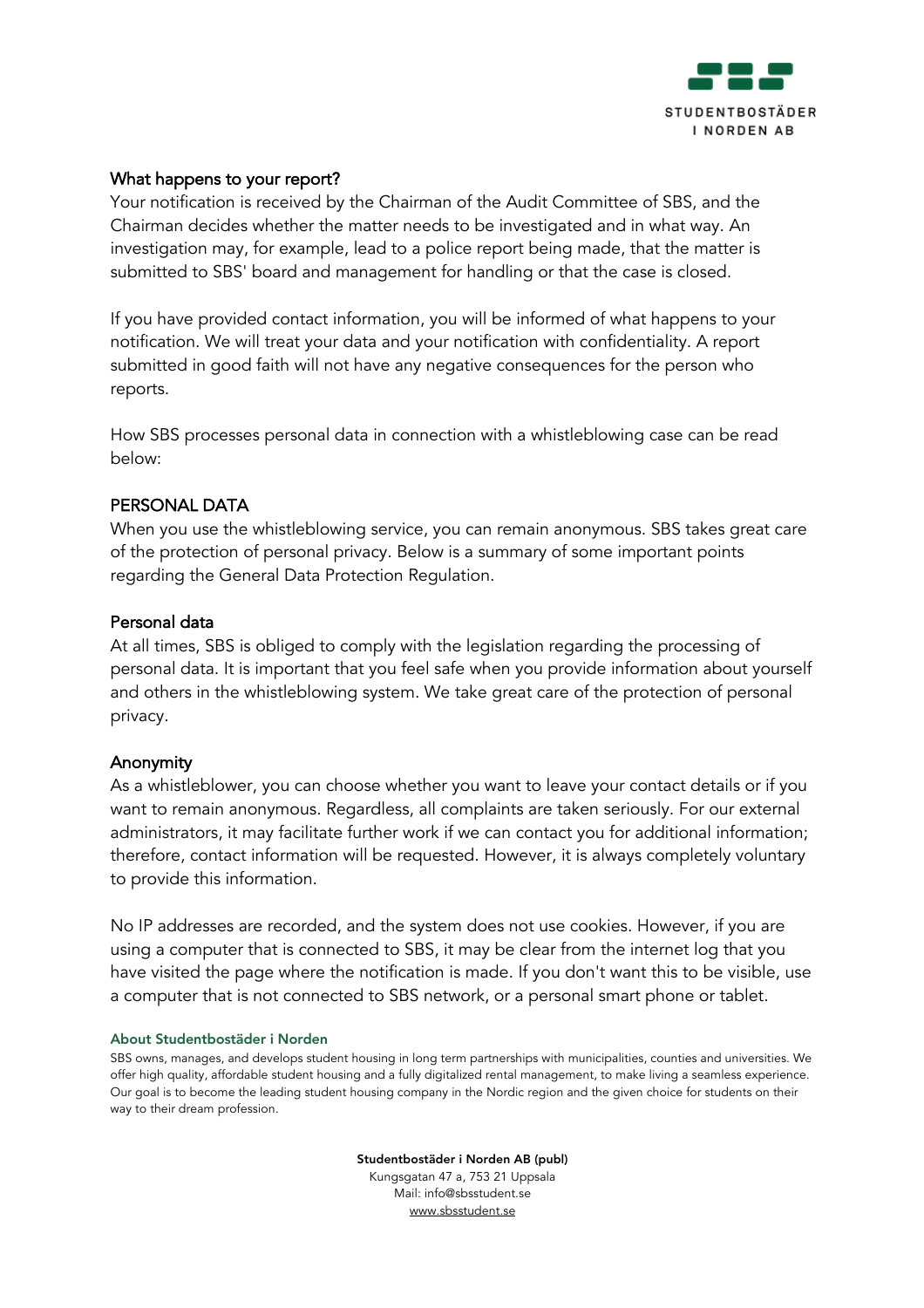

# Personal data responsibility

SBS and the respective subsidiaries where the person being notified is employed are responsible for the processing of personal data by law.

## The purpose of the registration

The personal data will only be used to conduct an investigation of what has been reported to the whistleblowing system. In the whistleblowing guidelines, you can read about the type of misconduct that can be reported. The Swedish Privacy Protection Authority regulates when other than authorities may handle personal data about violations of the law. If a notification is received that cannot be processed in the whistleblowing service because of this, or if the misconduct is not serious enough to be handled in the context of whistleblowing, the case will be closed and all personal data deleted. You will receive a notification in the whistleblowing system that this assessment has been made and information about where you can instead turn with your case.

## Who accesses the personal data?

Personal data will only be used by the investigative function of the SBS Whistleblowing Committee and by the external company that has been commissioned to receive the notification. The data is only available to persons working on the current notification. The investigation may be handed over to the police or other authorities, such as the Swedish Economic Crime Authority.

## What personal data are recorded?

Initially, the information that you as a notifier provides is recorded. In an investigation, the information needed to investigate the case will be recorded, which primarily includes name, position and suspicion of the misconduct that forms the basis for the notification. Information will then be retrieved from the sources deemed necessary to investigate the misconduct.

#### How long will the personal data remain?

Personal data is usually deleted three weeks after the case has been closed, but not more than 2 years after termination if special reasons exist.

#### About Studentbostäder i Norden

SBS owns, manages, and develops student housing in long term partnerships with municipalities, counties and universities. We offer high quality, affordable student housing and a fully digitalized rental management, to make living a seamless experience. Our goal is to become the leading student housing company in the Nordic region and the given choice for students on their way to their dream profession*.*